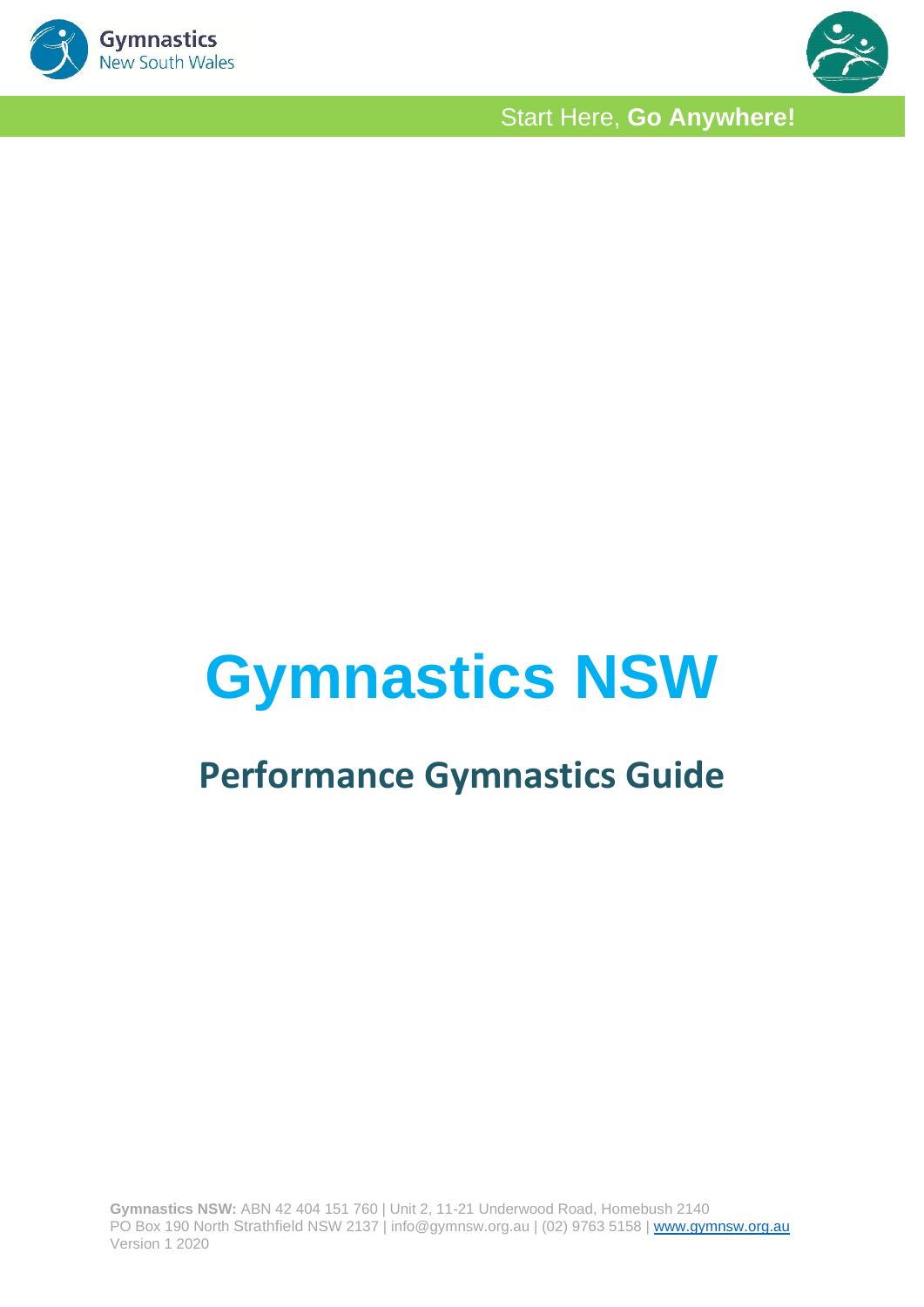

### **Disclaimer**

The GFA Intermediate Coaches Accreditation Course provides coaches with all the tools to assist with creating a Performance routine, it is highly recommended that you have a GFA Intermediate Coaching Accreditation to complete the Performance Competencies which can be transferable across all Gymsports.

### Table of Contents

| 1 <sup>1</sup> |  |    |
|----------------|--|----|
| 2.             |  |    |
| 3.             |  |    |
| $\mathbf{4}$   |  |    |
| 5.             |  |    |
| 6.             |  |    |
| 7.             |  |    |
| 8.             |  |    |
| 9.             |  |    |
|                |  |    |
|                |  | 13 |
|                |  |    |
|                |  |    |



2019 World Gymnaestrada GNSW Combined Clubs Performance

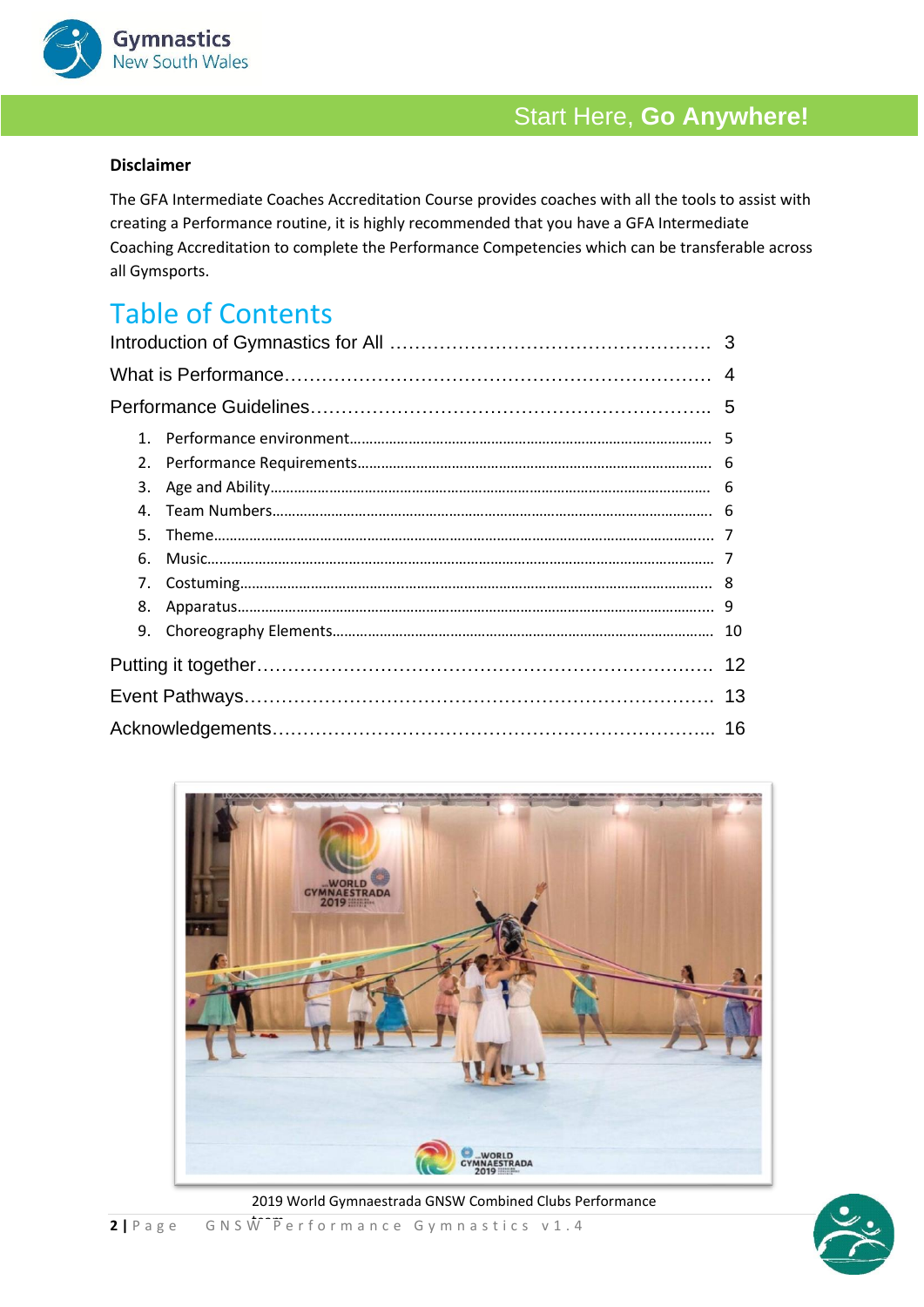



# Gymnastics for All (GFA)

Gymnastics for All is a sport for everybody and a sport for life, regardless of age, gender or ability. It is the perfect activity to prepare for **long term** participation in sport and develops vital life skills.

Gymnastics for All (GfA), is the fourth recognised discipline of the International Gymnastics Federation and plays a vital role in the development of the sport of gymnastics as a whole. It provides a foundation for all seven competitive disciplines in addition to being a discipline in its own right.

### **Gymnastics for All:**

- Is lots of fun.
- Develops balance, co-ordination and confident body movement.
- Builds self-esteem, strength and flexibility, preparing the body & mind for life's challenges.
- **■** Provides heaps of variety....so there is something for everyone
- Is a sport for life
- Is conducted within a safe environment which caters for personal growth and development.
- Develops healthy minds and bodies for now and later life.

Gymnastics For all is the basis of all Gymsports and a Gymsport in its own right. Clubs can utilise Gymnastics for all as a starting point for teaching the fundamentals, before gymnasts specialise in any of the other 6 Gymsports. Alternatively, clubs may focus on developing Gymnasts with diverse skills, adaptable to a variety of movement experiences.

Gymnastics for All has been categorised by the International Federation of Gymnastics (FIG) into the following areas:

- Gymnastics on and with traditional, innovative or creative apparatus
- Playful apparatus gymnastics
- Floor exercise and gymnastics
- Gymnastics with and without hand apparatus
- Rhythmic gymnastics Jazz gymnastics and jazz dance
- Modern dance and Aerobic Gymnastics Activities which contribute to the health and wellbeing of participants.
- KinderGym also falls into the above categories and therefore comes under the Gymnastics for All Banner.

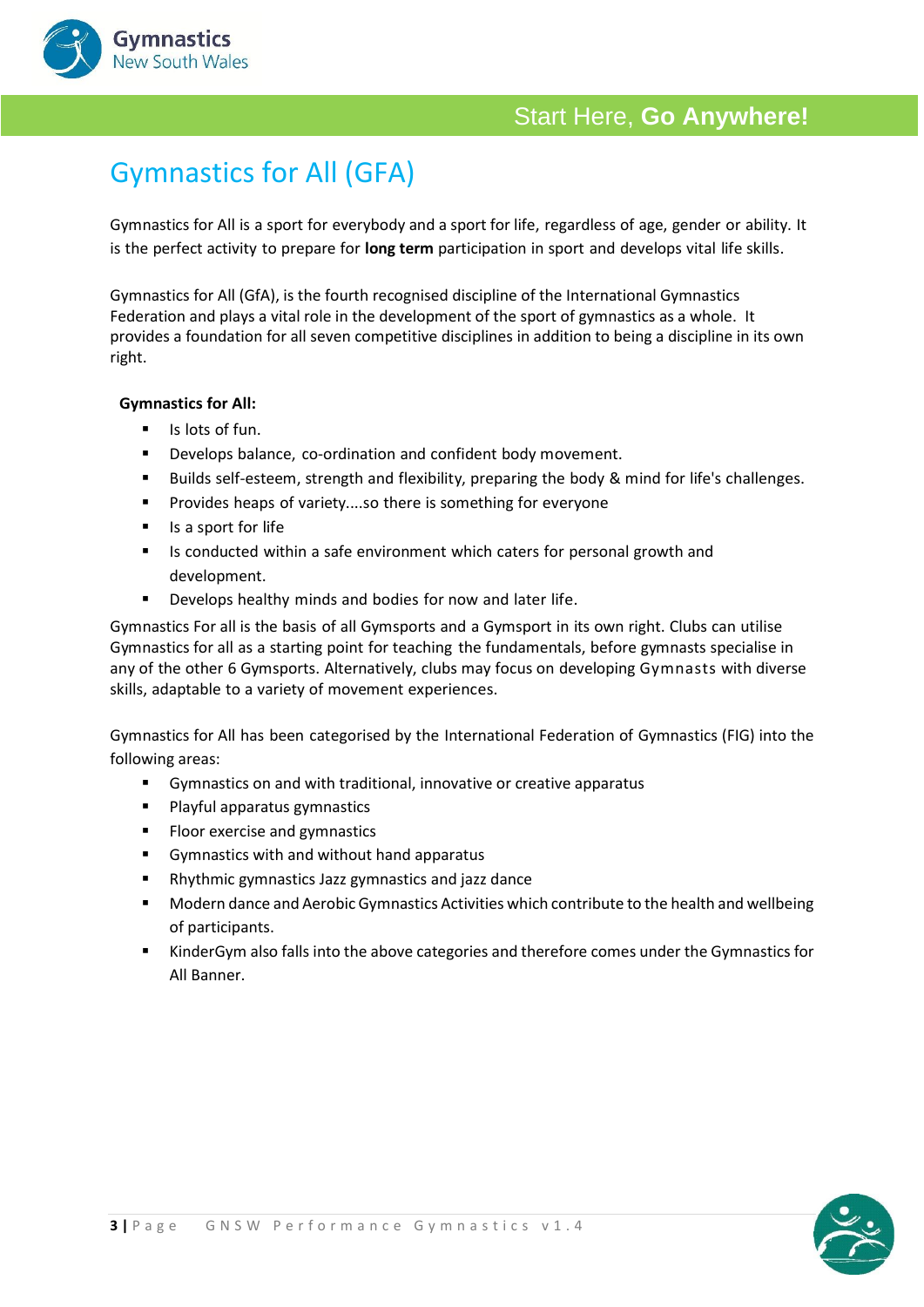

## Performance Gymnastics

### *"The showing and sharing of gymnastics through movement".*

Performance Gymnastics is part of Gymnastics for All and provides clubs and athletes the opportunity to showcase their gymnastics skills using any style and combination of gymnastics and dance. Skills are artfully arranged with or without music and using any large or handheld apparatus or no equipment at all. It is a fantastic way to bring your club together and work as a team to express and show your love of gymnastics and in a fun and creative way.

Performance Gymnastics develops leadership and teamwork skills to benefit the individual's health and a potential in life and is a way of engaging men and women to continue with their sport at any age. A performance team can consist of as few as four gymnasts and up to as many as you want. The possibilities in Performance Gymnastics are infinite.

Performance offers a diverse range of activities that can be used throughout a routine and include:

#### **Gymnastics without Apparatus**

- Floor (i.e. tumbling, acrobatics)
- Aerobics

**Gymnastics New South Wales** 

■ Dance (i.e. Jazz, Folklore, Modern)

#### **Gymnastics with large Apparatus**

- Vaulting, and other Artistic Apparatus (combined or individually)
- New/Original/Modified Apparatus

#### **Gymnastics with Hand Apparatus**

- Known Rhythmic Apparatus (i.e. ball. hoop, ribbon)
- New/Original/Modified Apparatus

#### **Gymnastics through Play**

- Movement Activities
- Modified Skills/Equipment
- Exploration

Display and Performance Gymnastics are both ways to exhibit Gymnastic routines however they have a distinct difference. Performance Gymnastics is demonstrated by costuming accompanying a theme whereas Display Gymnastics is demonstrating Gymnastic skills.

Performances can be done anywhere. They are used by clubs to promote themselves and gymnastics at shows and in different arenas from your local town festival to the Easter Show or Australia's got Talent. GNSW and GA have annual performance events and there are numerous international Gymnaestrada where thousands of gymnasts meet and show their talents and skills.

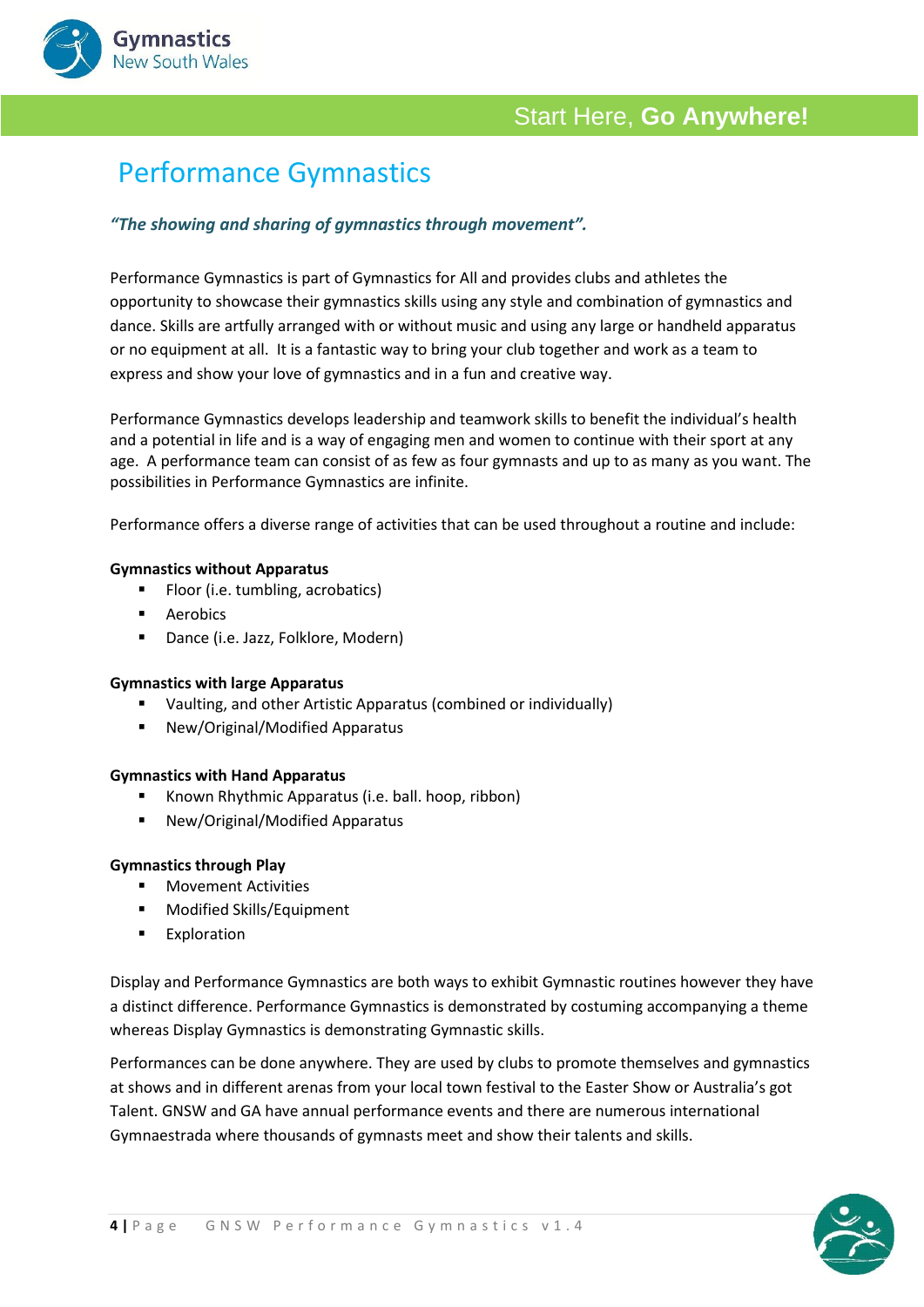# Performance Guidelines

Performances are like jigsaw puzzles, there are many pieces that fit together, and the picture is not complete if any pieces are missing. To create a routine all you require is imagination, simple ideas and the ability to combine movements that are both suitable to the participants involved and the environment in which they will perform.

When planning for an end of year club display or for an international GymFest you need to consider the following components and influences:

- 1. Performance environment
- 2. Performance Requirements
- 3. Age and Ability
- 4. Team Numbers
- 5. Theme

**Gymnastics** New South Wales

- 6. Music
- 7. Costuming
- 8. Apparatus
- 9. Choreography Elements

### 1. Performance Environment

Before you start to plan for your routine you will need consider the environment and venue in which it will be performing in/on starting with the venue.

- a. Indoor
	- Club Gym
	- Council, community or school Hall
	- Theatre
	- Sports stadium i.e. Basketball Stadium
- b. Outdoor
	- Marquee
	- Grassed area with or without cover
	- Ashfelt or similar with or without cover
	- Elevated outdoor stage
	- Elements Wind, rain, sun

Each environment will have their own challenges that will need to be considered. This will assist with planning a routine to suit:

- What is the performance size?
- What is the roof height?
	- o are there obstacles in the roof i.e. low bearing beams
	- o looking into the sky/sun.
- Are there any obstacles on the outside of the floor area?
	- o poles holding up the sunshade
	- o walls,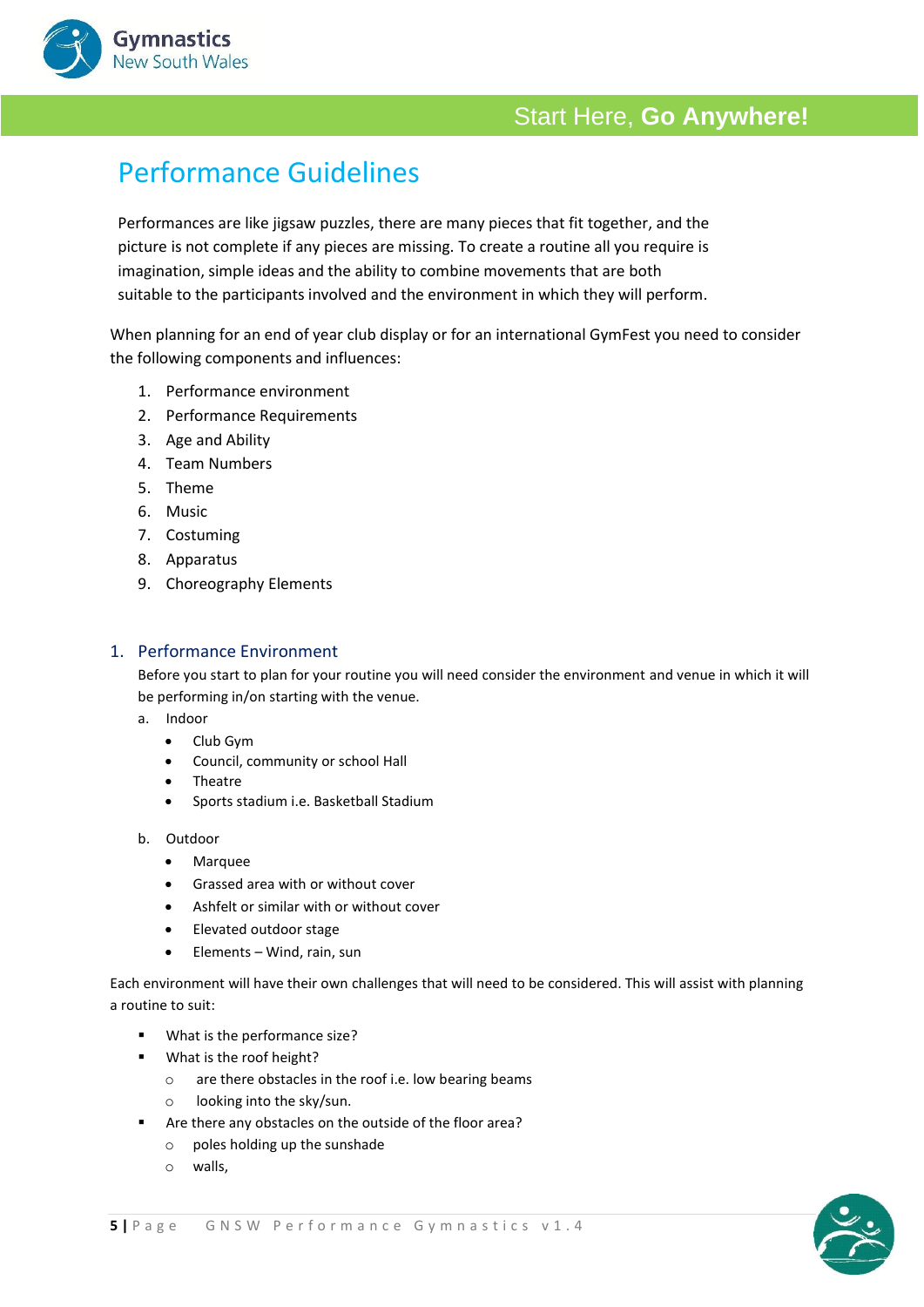o exit doors.

**Gymnastics New South Wales** 

- What is the flooring?
	- o hard wood / Plywood (slippery)
	- o sports plastic floor
	- o roll out mats
	- o sprung floor
- Will the spectators be standing or sitting?
- How many sides will the spectators be seated/ standing on?
- Is the venue air conditioned or not?
- Will there be lighting or rigging available?
- What is the sound system set up?
	- o One speaker in the hall
	- o Surround sound in the stadium
	- o Theatre sound system
	- o Outdoor speaker at the school fate
- From where are the athletes entering and exciting the floor area?
- Elements
	- o Will participants need to wear shoes as the surface may be hot or concreate.

### 2. Performance Requirements

Next you will need to determine if the Performance is for a specific event with rules and regulations or not.

- I. End of Year club performance no event requirements
- II. School Fete no event requirements, may have time constraints.
- III. GymFest
	- Team Numbers required to be eligible to enter
	- Number of routines required
	- Length of routine required e.g. 5 minutes including entry and exit.
	- Venues at which Performances will be conducted
	- Equipment events may have categories including no equipment, handheld and large equipment. Also check what equipment will be available at the event and transportation for equipment you want to incorporate.

### 3. Age and Ability

In order to have an effective and entertaining performance your gymnasts should be performing at their level and ability. Use the performance to celebrate the skills your gymnasts can do well and also use it as an opportunity to let everyone shine regardless of their ability. If you have a gymnast who can only do a forward roll don't just hide them behind more talented gymnasts. Utilise your routine so they have their moment doing their forward roll front and centre.

### 4. Team Numbers

Once you have determined when and where your performance will be held you will need to consider how many participants will be involved in the performance. A routine for 10 participants on a small stage would be totally different to that choregraphed for 200 participants on a large oval.

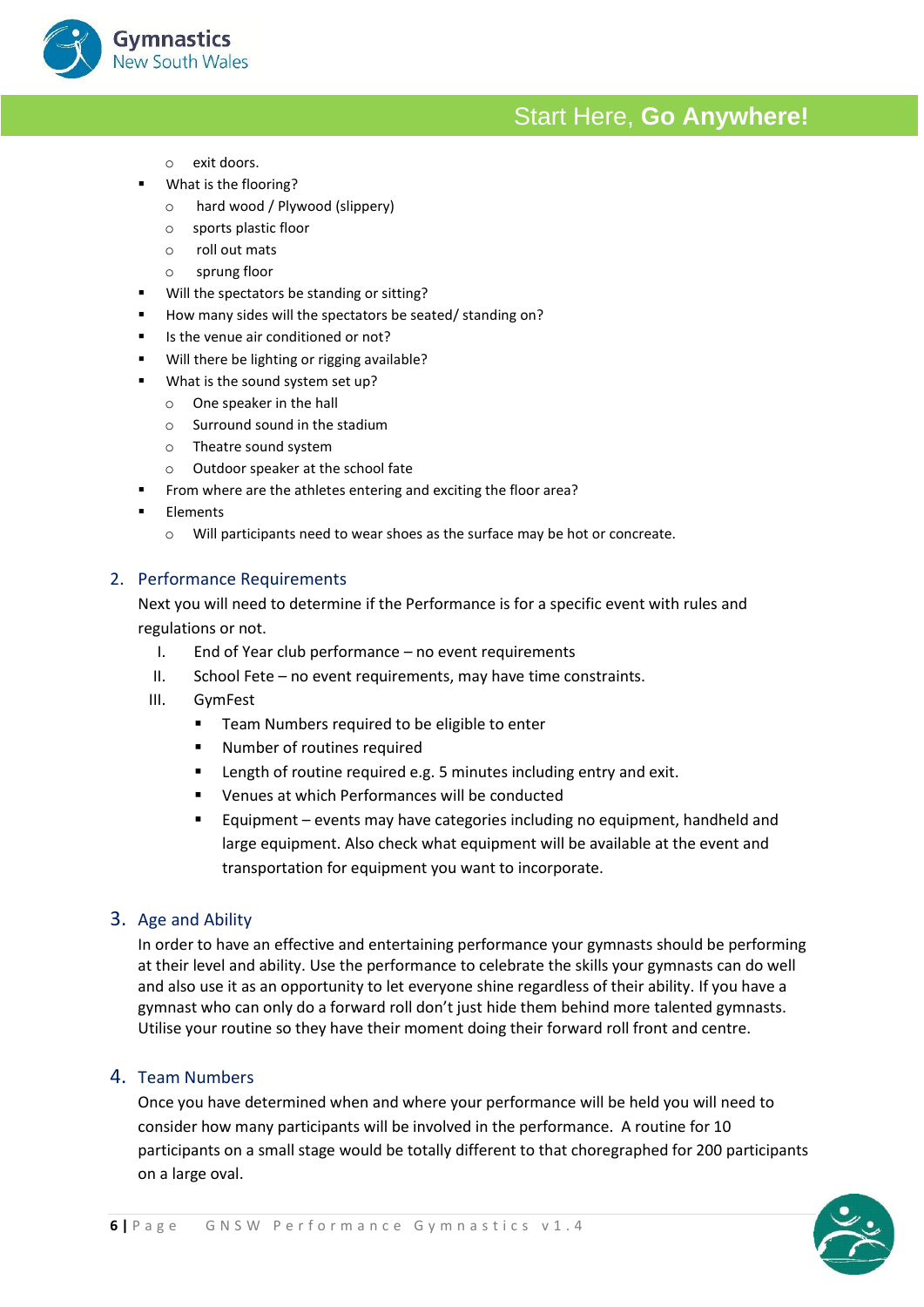### 5. Theme

Themes can be used as a helpful tool for planning any routine. Themes can provide a common thread throughout the performance and assist with the selection of movement forms, music, costumes and props. Themes can also assist to tie multiple performances together at a GymFest or a Club end of year display to convey a story to the spectators and share the journey with the athletes.

Event organizers may provide you with a list of topics that will work with the selected theme or you may have the opportunity to choose your own. Here are a few examples provided as a starting point.

- Transportation Seasons/Weather Around the world Sports
- Colours / Light Circus Jungle Show Tunes
- 
- Outback to Ocean Disney Holidays Holidays Time travel
- Country and Western Elements of Life Animals Australiana
- 
- 
- Outer Space Industrial World Under the Sea Popular Culture
	-
	-
- 
- 
- 
- 

### 6. Music

### **Music Mapping is a module within the GfA Intermediate Coaches Accreditation and provides practical activities on how to map music successfully.**

The choice of music to support your performance will be one of the most important decisions you will make. Music is used as part of the performance to enhance skills, set the mode or tone and prepare the audience for a show. It can be a single track or a compilation the choice is yours. When choosing music be aware of the lyrics and themes represented, especially when using songs in a foreign language. Using mixed language songs can really enhance an international theme, however you must be sure to check the lyrics.

The music must be appropriate to the age of the participants while also be suitable for the audience you will perform to and the movements that you will perform. Be mindful that using a Can Can or tango style of music is not appropriate for 8-12-year old's and Frozen may not really be appropriate for 18+. This is where a theme will help you choose your music so that your story flows, makes sense to the audience and is not disconnected.

Be mindful of the audience that you will be performing to. Not only will there be children in the audience there will also be people of all races and religions. Please ensure any music chosen will not be offensive. Any music with inappropriate lyrics, themes or swearing will generally be stopped and the performance will not be allowed to continue.

Once your music has been selected the next step is to analyze the music and develop a map/framework to assist with the construction of the routine. Mapping music involves counting the exact number of beats in a piece of music to define the crescendos, peaks, highlights and lows of the piece.

Think through the dynamics of the music and ensure your movements match the changes and modes of music.

• Fast music – use fast movements like tumbling, leaping, changing formations, throwing handheld apparatus etc.



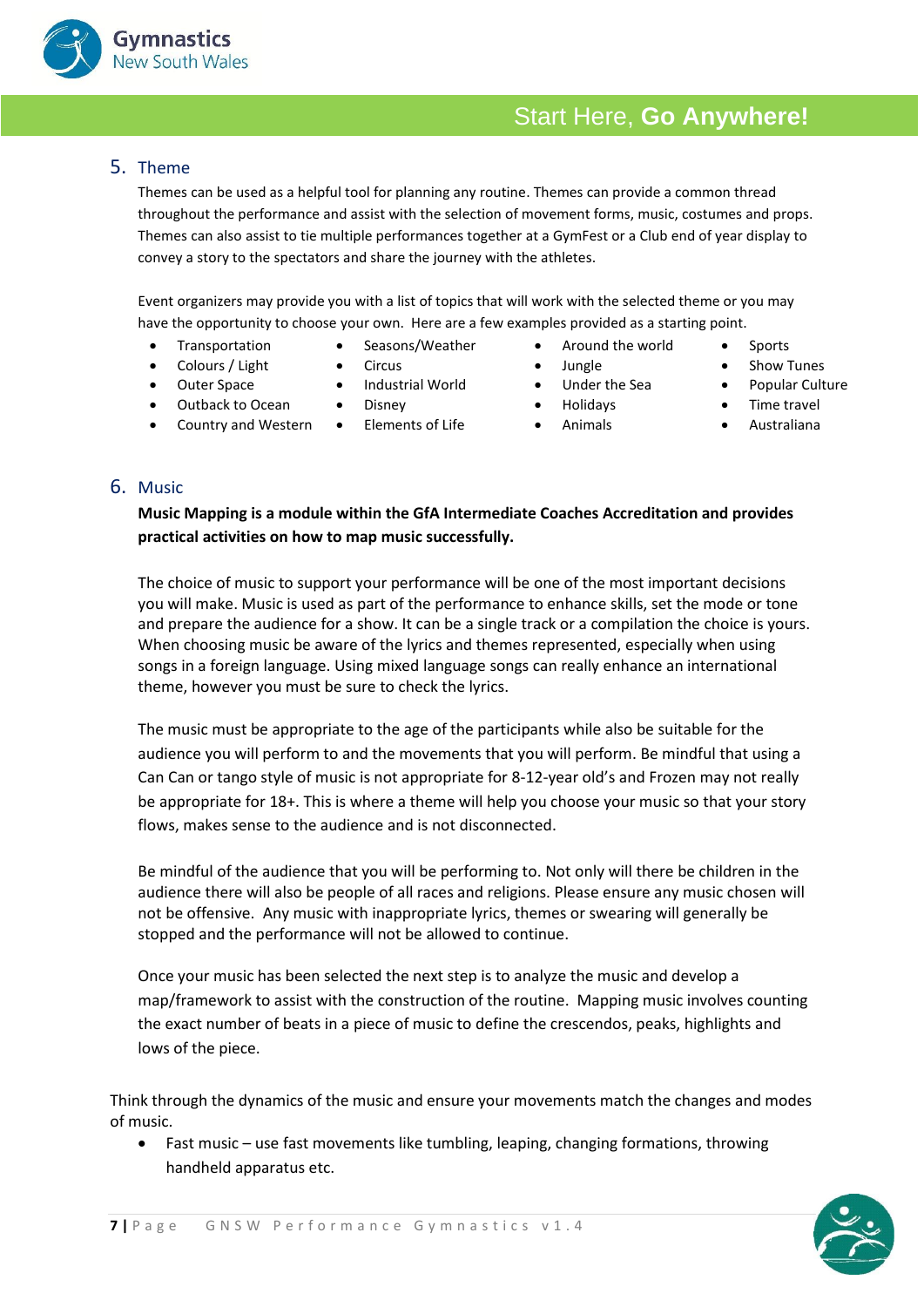

- Slow music use slow poses or dance moves, perhaps acro balances, movements on the floor etc.
- Strong beats in music use staccato poses, jumps, isolated moves on each beat to match and accentuate the music. Balls are great to use in music with heavy beats
- Building to a crescendo start slow and increase your size and speed of movements with the music and finish on a large movement.
- Decreasing from the crescendo gradually slow down and decrease the size of movements to the pace of the music.
- Consider how you are going to move around the floor and convey the theme through different types of movements and the music facilitates the changes and progressions around the floor.

Always ensure you have a good quality recording of your music. Some sights that work well are:

- Apple Music
- Spotify
- The original artists website will also have good quality recordings.

To edit the music or create your own mix or mash up you can use:

- Garage Band
- Sound Studio
- Audacity
- Ashampoo

### 7. Costuming

Costumes can be as simple or as complex as you like and need to compliment your theme. They can enhance the overall impression provided, adding color, atmosphere and feeling to your performance.

Clothing worn by the participants must allow them to perform the skills and movements safely, for example complicated costumes such as a store bought Dorothy, tin man and cowardly lion costume for your wizard of oz routine may seem like it a good idea, but they can potentially be restrictive or tear easily so do your research before committing to a costume. Instead maybe using a white leotard and leggings with a checked apron may be more suitable for your Dorothy. The effect will still blend with the theme of your routine.

Make sure the colours you choose for the costumes are in harmony with the music, theme and are appropriate to the performance area and age group. It is always a good idea to hold a dress rehearsal before a performance so any costume glitches can be fixed.

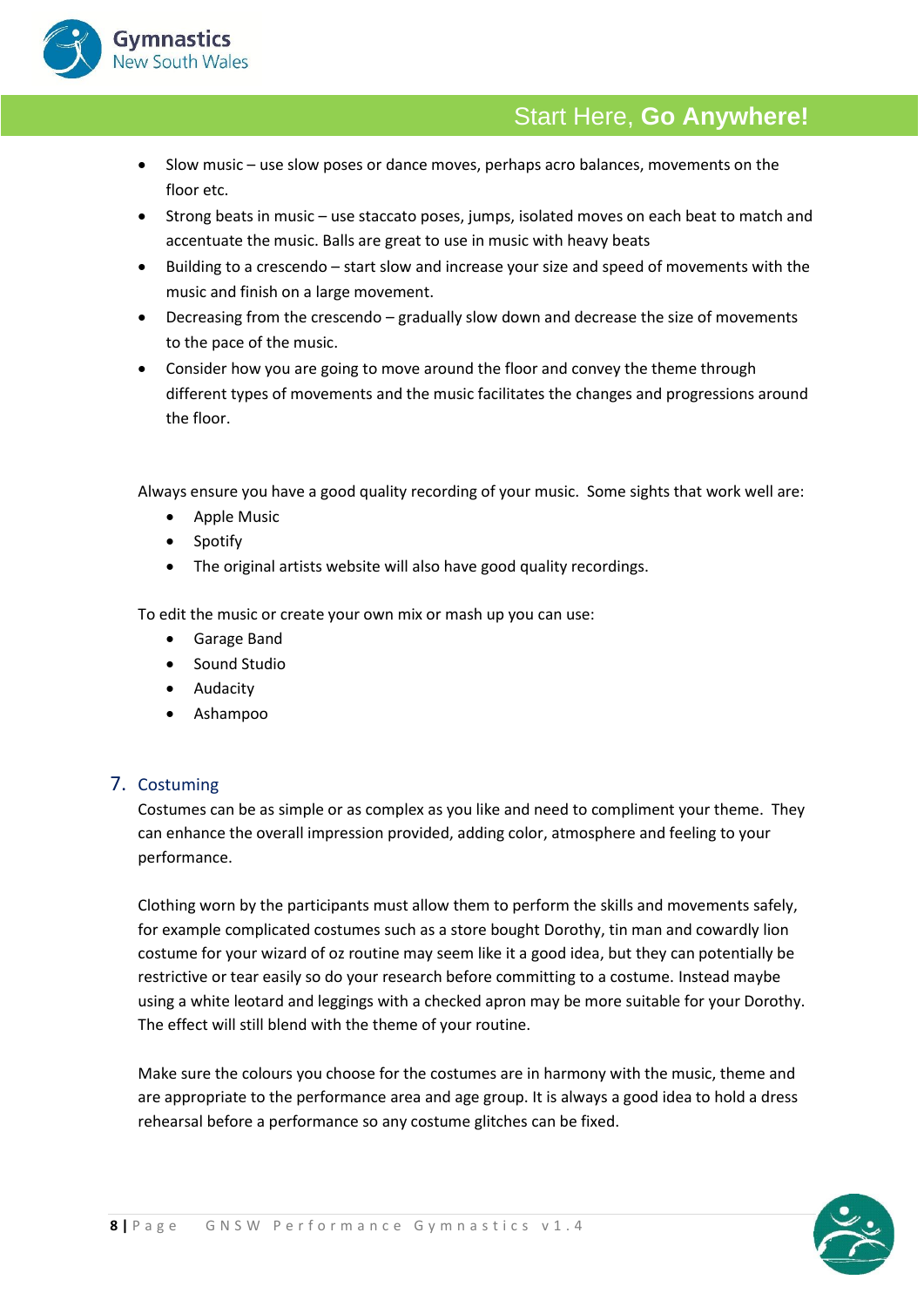

### 8. Apparatus

Performances involving the use of apparatus (and/or props) can add great depth and dimensions to your routine. In some circumstances the simplest prop can provide some of the most spectacular and entertaining shows, However, when incorporating the use of equipment, it is vital that careful consideration is given to:

- How the Apparatus/prop will be transported
- The performance and storage space available
- How the equipment will be placed and set up on the performance area
- How it can be removed quickly for the following performances.
- Careful consideration also needs to be given the safely to ensure appropriate matting can also be fixed and used through the performance if needed.
- **Time requirements for placement and removal as well as staff/volunteers to assist**
- Large equipment can also be difficult to move around during the performance. Do you really need a 12m air floor for your routine or can you use a 6m air floor?

Some ideas for props and their uses are:

- Large sheets of fabric can be moved in front of gymnasts to 'hide" them
- Simple handheld apparatus can create effective transitions like throwing beach balls or having some scarfs or large pieces of fabric to create different layers of colours and depth through the routine.
- An air floor can be fantastic to allow some great tumbling runs and passes
- A large box can also be effective for adding some dynamic moves and something as simple as a straight jump can look amazing. Then you can use your cannon movement as a building tool in the music and have a series of jumps of the box starting with a straight jump and culminating with a salto skill, You can make a picture to go in front of the box to support your theme, at the beach you could put some sand dunes or a beach buggy picture in front of the box
- Mini Tramps can also be a great addition for those who have great vaulters and trampolining gymnasts. They are also a great way to use your space as you can have gymnasts jumping off the mini tramp into the air while a gymnast does a corresponding movement on the floor. For example, a tuck salto on the mini tramp with a forward roll on the ground.
- Have a large banner/screen at the back of the floor for a quick costume change mid performance.

Be prepared to experiment! Try mixes of equipment arrangements as these can all add to the overall look and entertainment value that your performance provides for spectators.

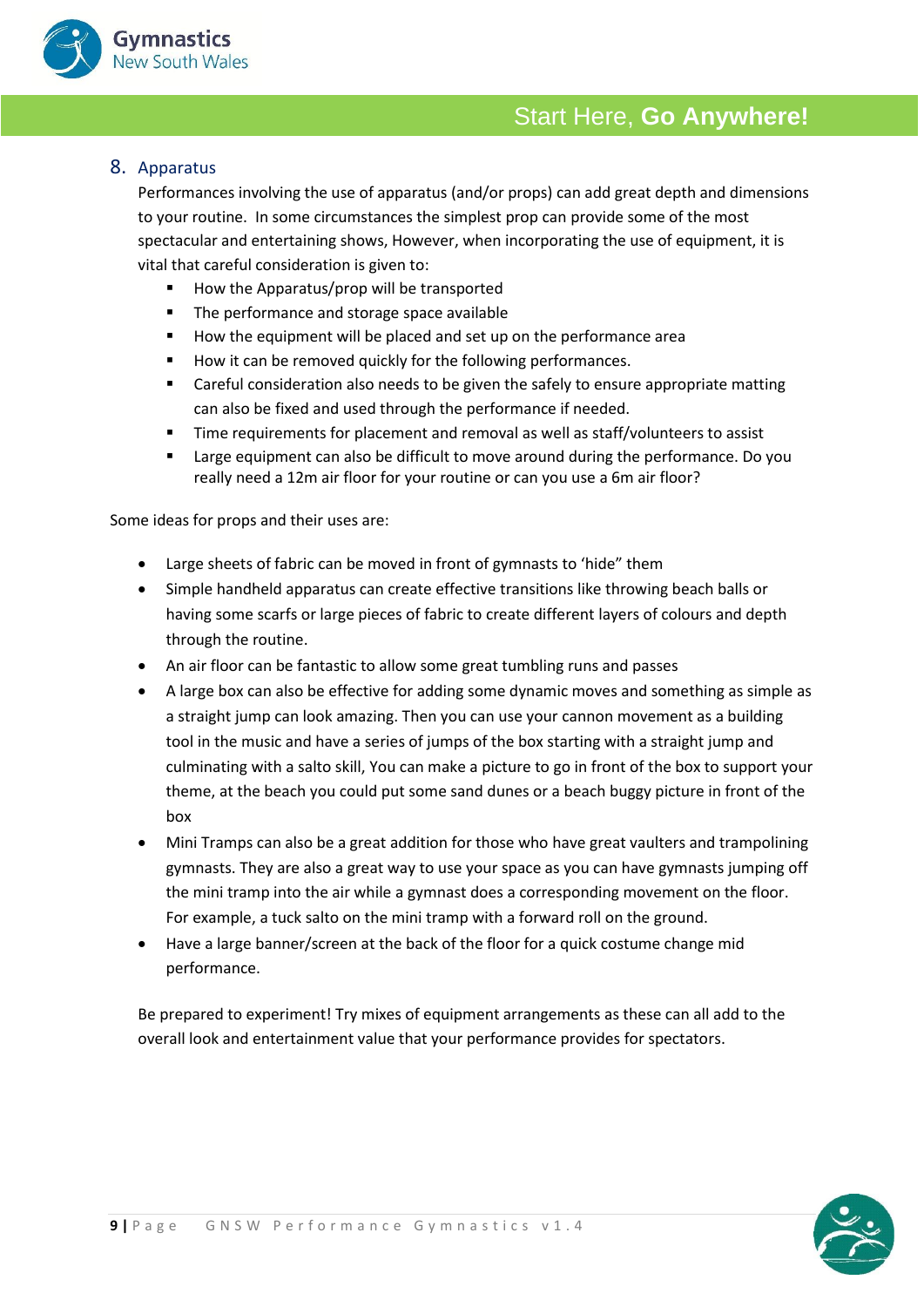

### 9. Choreography Elements

**Performance Elements is a module within the GfA Intermediate Coaches Accreditation and provides practical activities on how to choregraph successfully.** 

There are many elements that can help you to enhance your routine to make it more interesting and appealing. This can be achieved through the use of:

- Cannons
- Ripples
- Levels
- Variety
- Formations
- Transitions

#### **Cannons**

This effect is created when one skill or movement is repeated, in quick succession, down the line or through a formation and can be enhanced by:

- Hand apparatus e.g. throwing balls
- Words e.g. on words that are repeated in succession.
- Music e.g. exploding sounds in the music

#### **Ripples**

A ripple is a visual effect created when one person begins performing a skill or movement, then another person is added one at a time, performing the same skill or movement and so on until all the members are executing the same skill or movement in unison. Ripples can be used in:

- Group dance or gymnastic movements
- Leaps / jumps / turns
- Tumbling

#### **Use of Levels**

A visual effect of levels is created with the placements in a formation are varied i.e. sit, kneel, lunge, stand. Levels can be used to Emphasis skills or cater for different abilities. Levels can be enhanced by incorporating cannons, handheld apparatus, words or music. You can use skills that have multiple levels within the skill itself e.g. split leap to dive roll, straddle jump to the floor, cartwheels/walkovers to the knees and on the elbows etc.

#### **Variety**

A visual effect is created when a combination of movements or skills are executed in a routine. Variety can be demonstrated by using a basic skill and showing the increased difficulty of that skill in stages. For example, having a cannon of leaps starting with a straight jump and building to a turning split ring, or a series of tumbling starting with a forward roll and ending with a tuck salto.

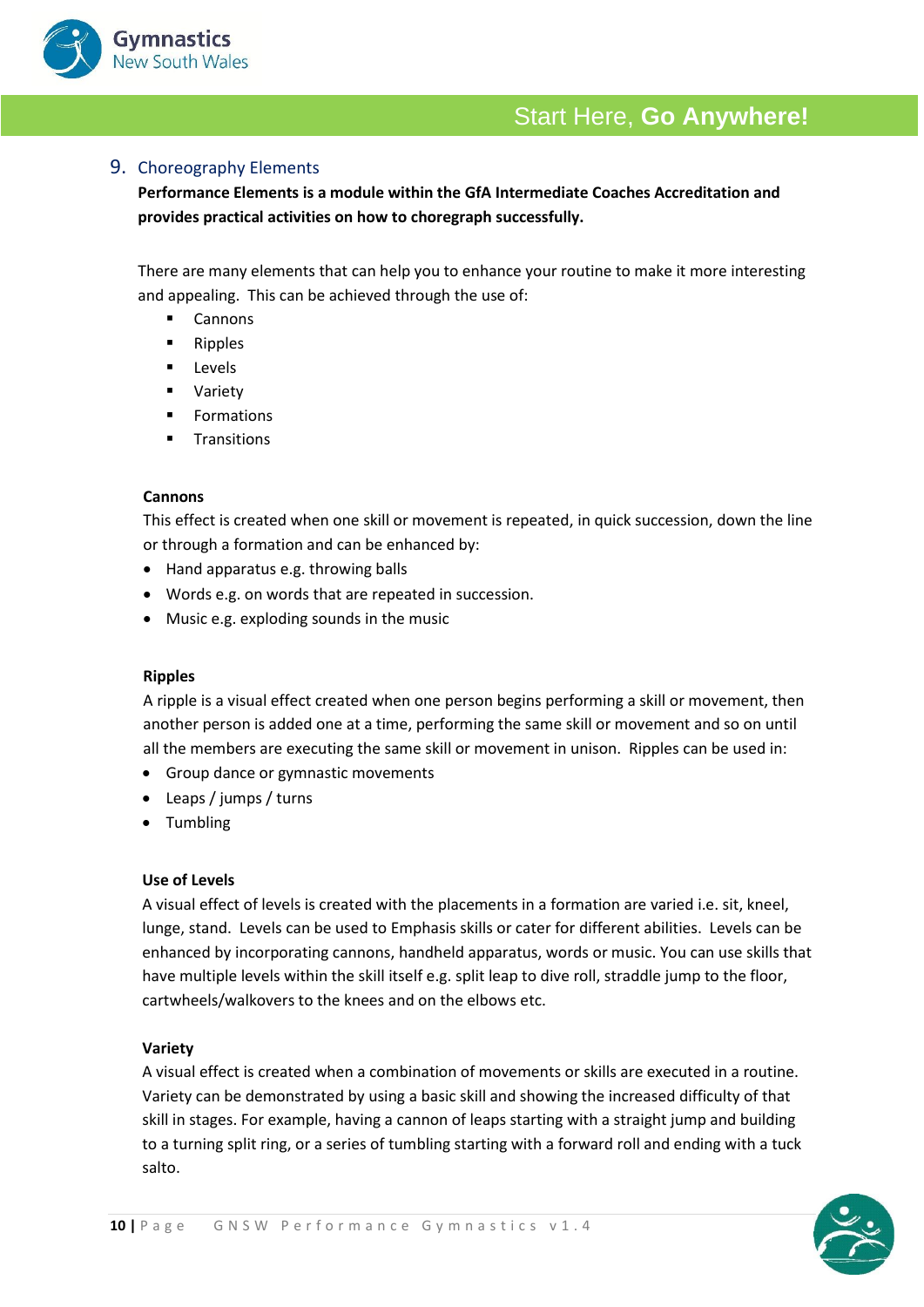

#### **Formations**

A formation is created by the gymnast's positions on the floor. A typical formation is a straight line across the mat. Throughout you want your gymnasts to move and create different shapes like diamonds, circles and V shapes.

Formations are one of the most important elements that you will have in your routine. Once you know the number of members in your team you can then plan and identify the formations (patterns) you can create.

When linking formations, it is important to remember the height of the participants for visual appeal, formations can either be:

- Spread out in order to execute skills e.g. Acro group balances
- Or tight to accentuate synchronization

### **Transitions**

Transitions refer to the way the performance is linked together i.e. getting from A to B. creative transitions should be used to vary the way you link elements and blend from one formation to the other. Transition examples are:

- Locomotion walk, run, skip
- Rotations lateral, longitude or Axis turns
- Choreographed movement
- Use of levels i.e. peeling a banana

The use of different Gymsports in your performance can add different dimensions in your performance choreography:

- Artistic Tumbling, handstands, walkovers etc.
- Acro static and dynamic balances
- Trampoline incorporate a mini tramp into your performance, incorporate an air floor if one is available
- Rhythmic handheld apparatus can be an effective way of showing a progression through your theme and to use on slower music
- Free G Include some freestyle improv in the middle to some hip-hop music or some breakdancing
- Kindy Gym Mums and Bubs performances are great and can include wedges, boxes, umbrellas, buckets and spades

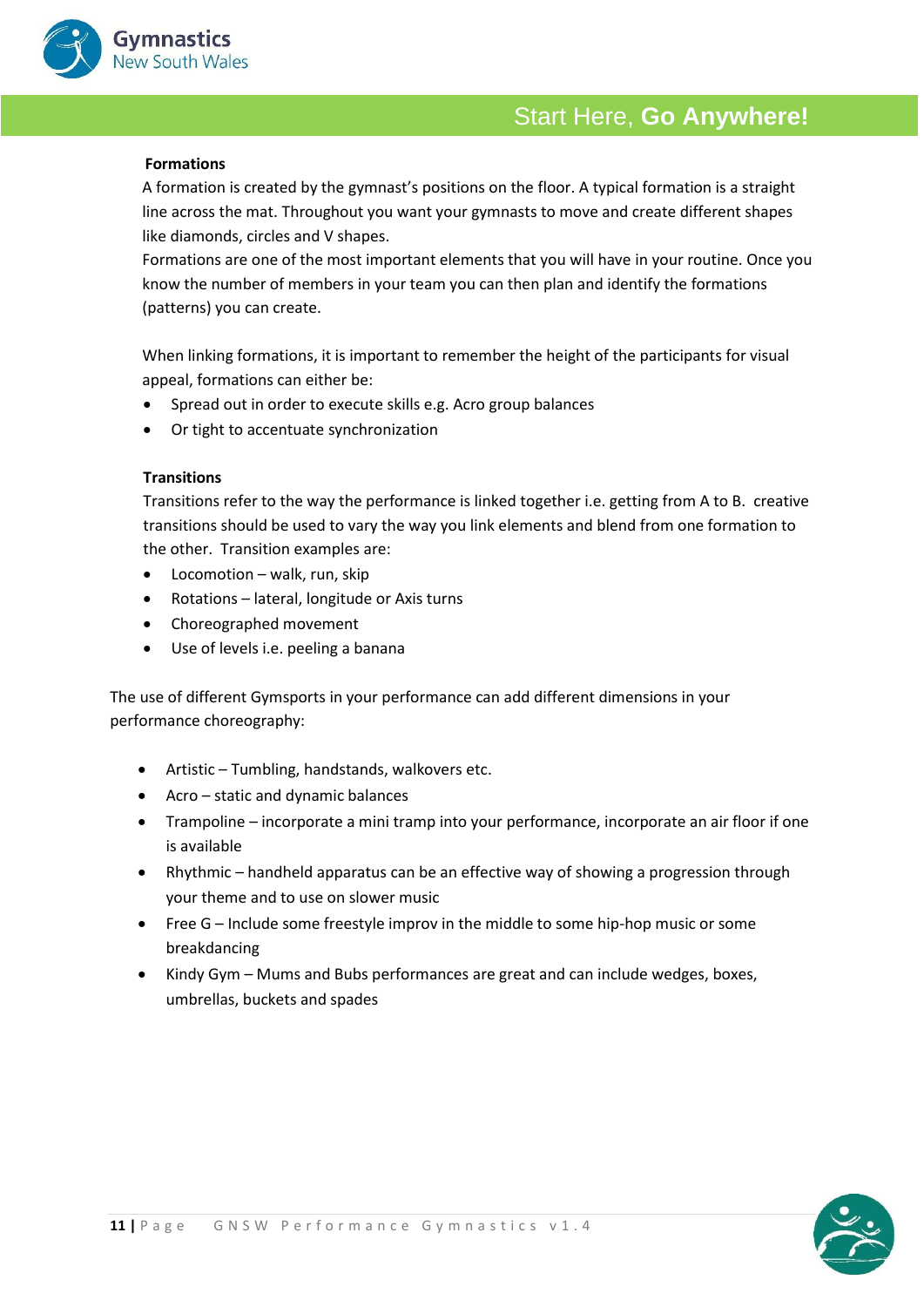

# Putting it all together

Once you have taken into consideration the event requirements and chosen your theme and music it is time to start your choreography.

Your routine should tell a story with a beginning, middle and end. Plan what you want your routine to portray to the audience. A good example is a day at the beach. Your story will entail going to or arriving at the beach then showing fun at the beach with maybe a little comedic accident then packing up and leaving.

Pre-plan your routine according to your music choice. Take time to sit down and listen to your music and map it out.

Pinpoint the crescendos (high/loud) parts of the music and plan what movements and skills you want to do to show your story. We are at the beach and our props are li-lows or something similar maybe a surfboard and some beach towels. You could plan to lift a gymnast on a li-low or surfboard OR if you have beach towels you can roll them into long ropes and do some exciting skipping over and under and some dive rolls, or saltos over the swinging towels. These will be the 'highlights' of your routine.

You need to plan for your movement around the floor (Transitions). Once you have your highlights set you need to consider how you are getting into and out of your highlights. Plan out where your gymnasts need to be and work backwards to ensure they are in the correct place.

Your start and finish pose are the next thing you need to consider. This is the first and last thing your audience will see. They need to be a part of the routine.

Your start pose should flow into the routine from the beginning. Don't try anything too complicated or difficult to hold. You don't know how long they will be waiting for the music to start. For our beach party you could start with all your gymnasts off the performance area and have them come out into the space greeting each other and setting up for a day at the beach OR you could have a couple start laying on beach towels and the others come through and disturb them OR your could have everyone on the floor in strategic positions so when the music starts they move into beach movements like swimming or playing volleyball with some beach balls.

Your finish pose is the culmination of your routine. It should finish your story. Again, you don't want anything too complicated, if something goes wrong your performance will feel incomplete when the gymnasts don't finish with the music in the intended way. For our beach theme they could all run off waving as they are going home from our day at the beach, or they could have some cardboard cars, and everyone could jump in a car.

Once you have your start and finish poses or exits, highlights and movements set you need to then choreograph the rest of the story, if you can, use your athletes to assist with the choreography by giving them parts for in the routine that they have to create, this will give them a sense of ownership of the routine and they will be more than happy to show off their content.

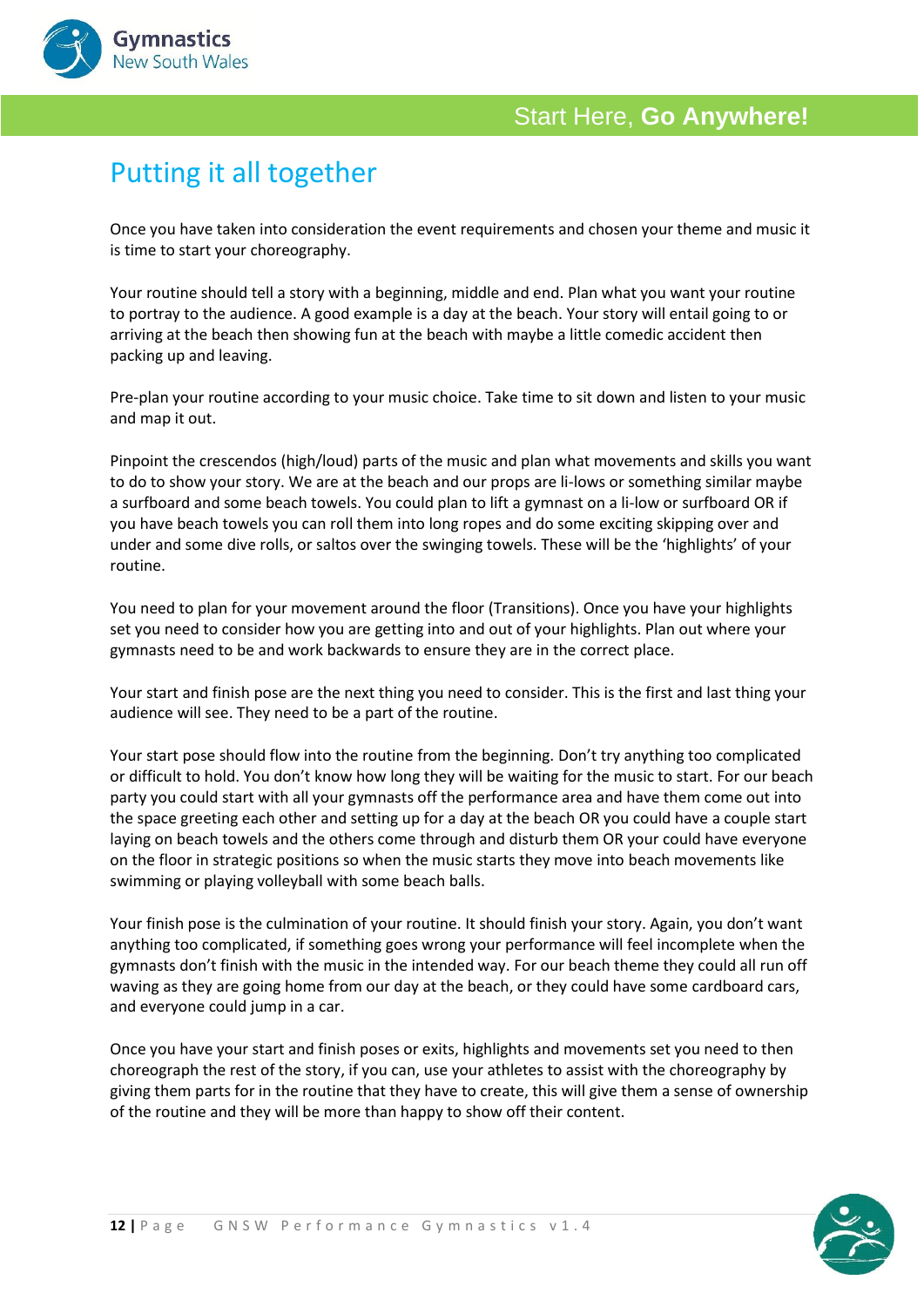

# Performance Pathway

The performance pathway is non-competitive and allows athletes the opportunity to represent their club, and/ or Country at any age, any ability across the globe and can be found in 2 types of event formats:

- 1. Gymnaestrada non-competitive group performances
- 2. Gym 4 Life Challenge Group Rankings and Champion Performance awards.

Local fates and community events provide clubs performances with the opportunity of self-promotion whilst State, Interstate, National and International provide involvement at and FIG level.



### **Club and Community Events**

Club and community events are non-structured in the sense that there are no event criteria considered only the environment in which your team will be performing in. Club and Community events provide the opportunity for the Club to promote itself to the wider community and provide an opportunity for athletes to perform to local peers.

### **State GymFest**

State GymFests are non-competitive events that are structured in their criteria. Attending the event could provide the club the opportunity to be sanctioned to attend further interstate and International event attendance. Participating in a State event also provides the opportunity for you club to travel.

GNSW holds the Annual Festival of Gymnastics in November each year with 2020 marking the 35th consecutive GymFest. The event criteria at the Festival is a mix of Gymnaestrada and Gym for Life Challenge requirements with participation in the event providing sanctioning. For further information please see the GNSW Events Calendar for entry details.

### **Interstate GymFest**

Other state and Territories from around Australia host Performance Events from time to time. These events are usually non-competitive but will have a criterion to be met. For further information see each State/Territories website event calander.

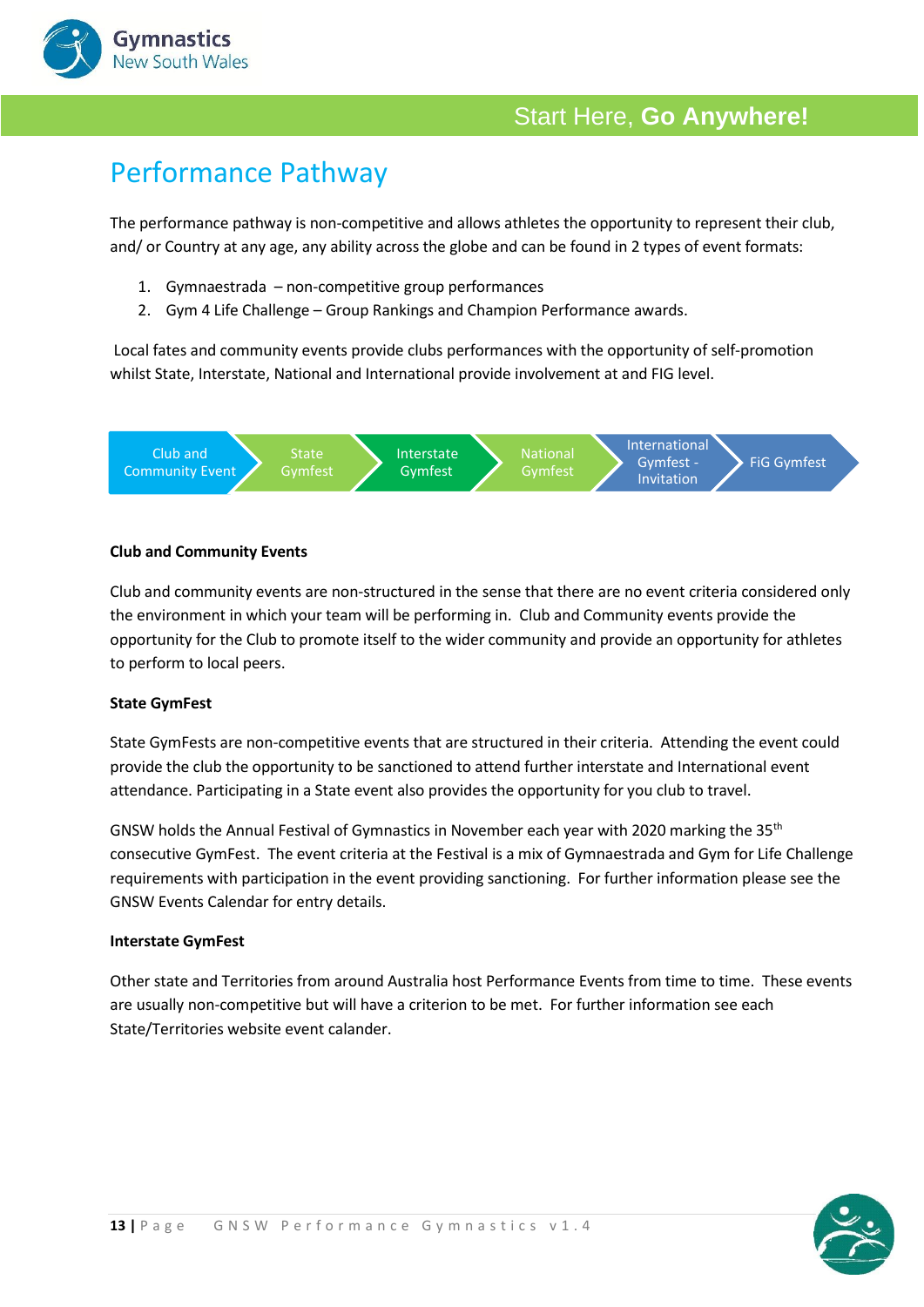

### **National GymFest**

The National Gym 4 Life Challenge is held annually by Gymnastics Australia as part of the National Clubs Carnival. There is specific criteria to be met and is in line with the International Gym for Life criteria, with performances being ranked and awarded by a panel of Performance specialist Adjudicators.

The 3-day event includes:

- 1 x outdoor performance
- 2 x Indoor Performance
- Athletes and Coach Workshops
- Social Event
- Performance Ranking of Bronze, Silver or Gold selected by Adjudicators
- Overall Performance Champion Peer Judges

The Champion Club is then Eligible to represent Australia at the International Gym 4 Life event.

#### **International Invitationals**

These events are usually held by the countries National Governing Body and may be sanctioned by FIG. There are a variety of these events and each will have their own event criteria to be met and are usually held biannually or every 4 years.

Some of the regular International Invitational events are:

[The Festival del Sole in Italy](https://www.festivaldelsole.it/)

[Blume Festival in the Canary Islands](https://www.blumegrancanaria.com/)

### **FIG World International Events**

There are 2 types of FIG World International Events that teams can attend:

1. World Gymnaestrada

The <u>[World Gymnaestrada](https://www.gymnastics.sport/site/events/detail.php?id=16240#loaded) <sup>1</sup>is the largest general [gymnastics](https://en.wikipedia.org/wiki/Gymnastics) exhibition. It is held every four years</u> much like the [Olympics.](https://en.wikipedia.org/wiki/Olympics) The focus of this event is not on winning medals. The Gymnaestrada is about Group Performances – some with hundreds or even thousands of participants. Adults and children of every age and ability perform. Countries from around the world come together to showcase their talent and the culture of their various countries.

The choreography is designed both to challenge the participants and to delight audiences. Routines are performed at various venues within the host country. Large group routines are known as "mass

<sup>1</sup> Wikipedia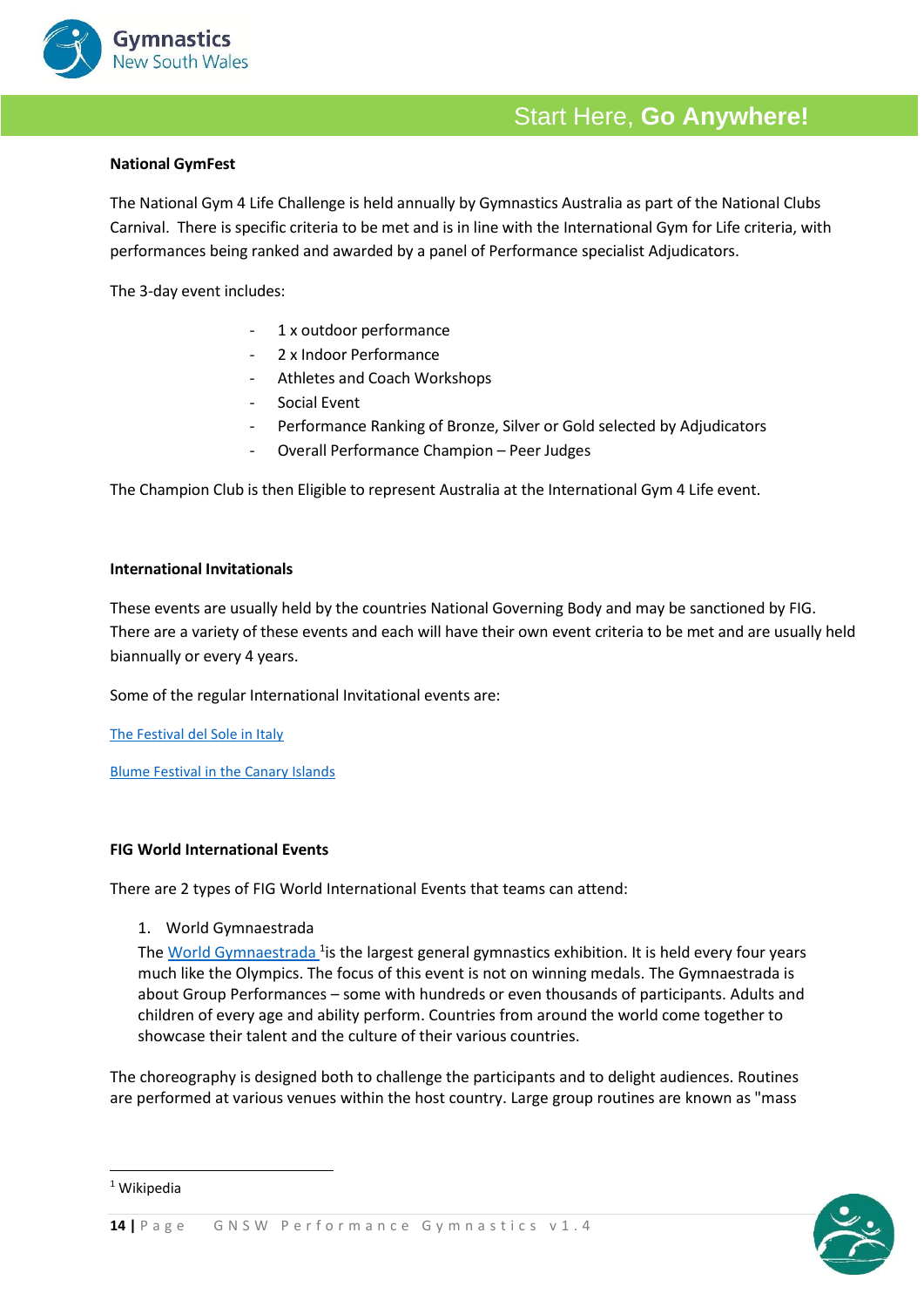

routines" which involve hundreds of gymnasts. The mass routines are often performed in large stadiums where spectators can take in routines performed by gymnasts from all over the world.

The<sup>2</sup> World Gymnaestrada is a non-competitive display event for teams of 10 or more participants. A range of performance opportunities are provided to teams as well as the chance to mix with gymnastic enthusiasts from around the world.

The event program is held over seven days and includes:

- Opening Ceremony
- Group Performances
- Large Group Performances
- National Evening Presentations
- World Team Performance
- FIG Gala
- Workshops
- City Performances
- Closing Ceremony



Rings – FIG Gala

#### 2. World Gym 4 Life

The [world Gym 4 Life Challenge](https://www.gymnastics.sport/site/events/detail.php?id=16192#loaded) is an international contest for gymnastics groups that is held every four years. Participation is for everybody, regardless of gender, age, race, religion, culture, ability, or social standing. Performances are a maximum of five minutes, may incorporate any gymnastic element, with or without apparatus, and may be accompanied by music.

The objectives of the World Gym for Life Challenge are to provide a second FIG event for gymnastic groups; and to offer gymnastic groups the opportunity to participate in a contest and have their performance evaluated.

The event program is held over seven days and includes:

- An opening ceremony
- The contest
- The Gym for Life gala
- Workshops
- Show performances
- A closing ceremony

All participating groups are awarded either a gold, silver, or bronze medal. Clubs having earned gold in the qualifying round, participate in an ultimate Gym for Life Gala, where a "World Club Champion" is crowned. The trophy awarded at this event is named after current FIG President Prof. Bruno Grandi.

To represent Australia at this event teams must enter the National Gym for Life Challenge and be awarded Australian Grand Champion Performance. For further details regarding eligibility please see the National GFA Technical Regulations found on the Gymnastics Australia website.